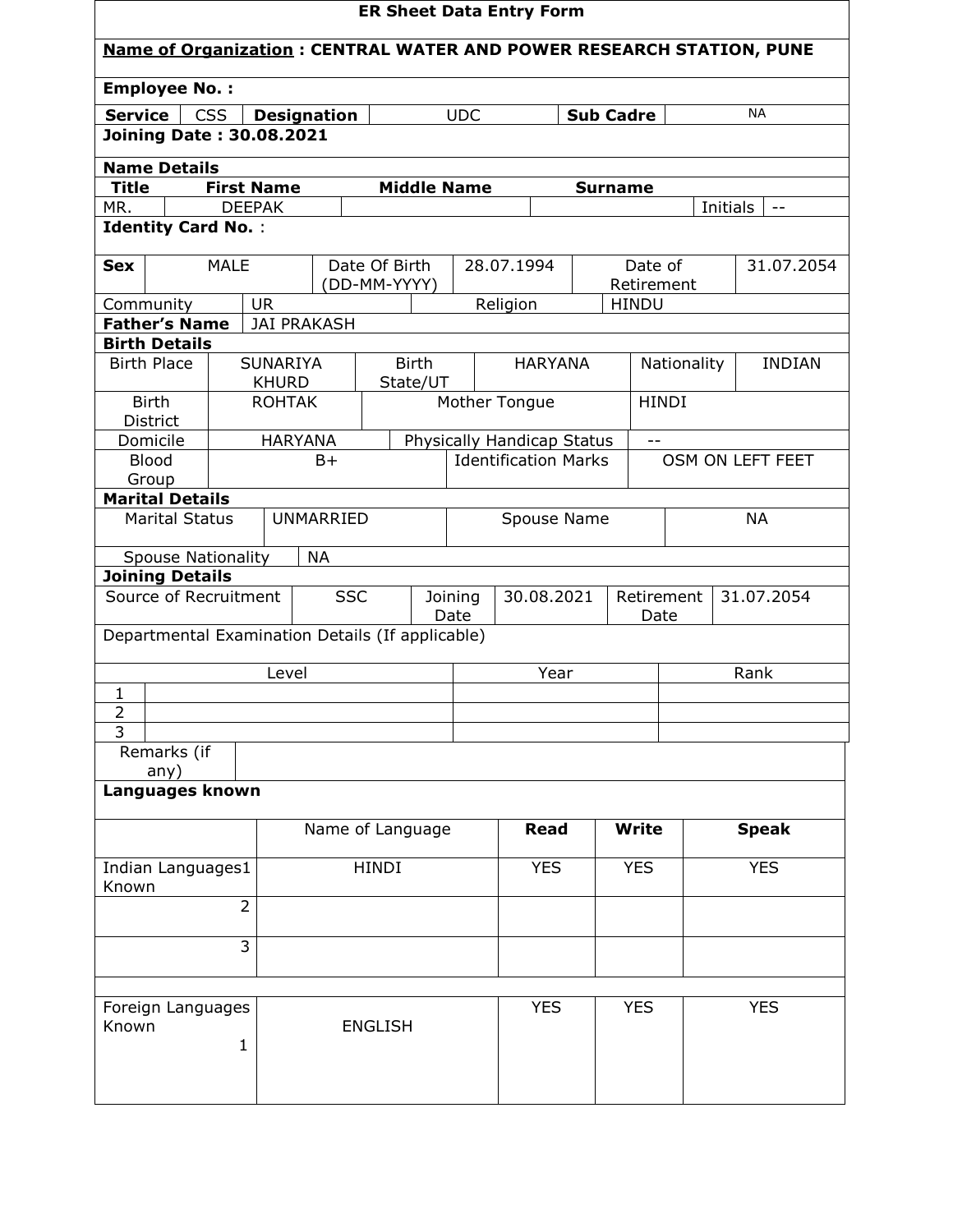## Details of deputation (if applicable)

| Name of the Office | Post held at that<br>time in parent office | Name of post<br>(selected for<br>deputation | Period of deputation |      |  |
|--------------------|--------------------------------------------|---------------------------------------------|----------------------|------|--|
|                    |                                            |                                             | Since                | From |  |
|                    |                                            |                                             |                      |      |  |

## Details of Foreign Visit

| SI.<br>No. | Place of Visit | Date of<br>visit | Post held at<br>that time | Whether it<br>is a<br>personal or<br>official visit | Details of visit |
|------------|----------------|------------------|---------------------------|-----------------------------------------------------|------------------|
|            |                |                  |                           |                                                     |                  |

## Transfer/Posting Detail (if applicable)

| Place | Period of posting |      |  |  |  |  |
|-------|-------------------|------|--|--|--|--|
|       | Since             | From |  |  |  |  |
|       |                   |      |  |  |  |  |
|       |                   |      |  |  |  |  |
|       |                   |      |  |  |  |  |
|       |                   |      |  |  |  |  |

| Qualification (Use extra photocopy sheets for multi qualifications, experience, training, awards details) |                           |  |                    |                                                                                       |               |                     |                  |    |                                  |  |
|-----------------------------------------------------------------------------------------------------------|---------------------------|--|--------------------|---------------------------------------------------------------------------------------|---------------|---------------------|------------------|----|----------------------------------|--|
| Qualification                                                                                             |                           |  | Discipline         |                                                                                       |               |                     | Specialization 1 |    |                                  |  |
| <b>B.TECH</b>                                                                                             |                           |  |                    | <b>MECH ENGG</b>                                                                      |               |                     |                  |    |                                  |  |
| Year                                                                                                      |                           |  | Division           |                                                                                       | CGPA/ % Marks |                     |                  |    | Specialization 2                 |  |
| 2017                                                                                                      |                           |  |                    | <b>FIRST</b>                                                                          |               | 7.63                |                  |    |                                  |  |
| Institution                                                                                               |                           |  | University         |                                                                                       |               | Place               |                  |    | Country                          |  |
| DEENBANDHU                                                                                                |                           |  | DEENBANDHU         |                                                                                       |               | <b>SONEPAT</b>      |                  |    | India                            |  |
| <b>CHHOTURAM</b>                                                                                          |                           |  | <b>CHHOTURAM</b>   |                                                                                       |               |                     |                  |    |                                  |  |
| UNIVERSITY OF SCI AND                                                                                     |                           |  | UNIVERSITY OF SCI  |                                                                                       |               |                     |                  |    |                                  |  |
| <b>TECHNOLOGY</b>                                                                                         |                           |  | AND TECHNOLOGY     |                                                                                       |               |                     |                  |    |                                  |  |
| <b>Experience</b>                                                                                         |                           |  |                    |                                                                                       |               |                     |                  |    |                                  |  |
|                                                                                                           | Type of Posting           |  |                    |                                                                                       |               |                     | Temporary        |    |                                  |  |
|                                                                                                           |                           |  |                    |                                                                                       |               |                     |                  |    |                                  |  |
|                                                                                                           | Designation               |  |                    |                                                                                       |               |                     | <b>UDC</b>       |    |                                  |  |
|                                                                                                           |                           |  |                    |                                                                                       |               |                     |                  |    |                                  |  |
|                                                                                                           | Ministry                  |  |                    | Ministry of Jal shakti                                                                |               |                     |                  |    |                                  |  |
|                                                                                                           |                           |  |                    | Department of Water Resources, RD & GR<br><b>CWPRS</b>                                |               |                     |                  |    |                                  |  |
|                                                                                                           | <b>MOWR</b>               |  |                    |                                                                                       |               |                     |                  |    |                                  |  |
|                                                                                                           | Office                    |  |                    | Place                                                                                 |               |                     |                  |    |                                  |  |
| CWPRS, KHADAKWASALA, PUNE                                                                                 |                           |  |                    | <b>PUNE</b>                                                                           |               |                     |                  |    |                                  |  |
|                                                                                                           | <b>Experience Subject</b> |  |                    | Period of Posting                                                                     |               |                     |                  |    |                                  |  |
| Major                                                                                                     |                           |  |                    | Minor<br>From                                                                         |               |                     |                  | To |                                  |  |
|                                                                                                           |                           |  |                    | Note:-Refer the Annexure to fill above Major, Minor Subjects and below given training |               |                     |                  |    |                                  |  |
| subject(minimum 1 week & above)                                                                           |                           |  |                    |                                                                                       |               |                     |                  |    |                                  |  |
| Training                                                                                                  |                           |  |                    |                                                                                       |               |                     |                  |    |                                  |  |
| <b>Training Year</b><br><b>Training Name</b>                                                              |                           |  |                    | <b>Training Subject</b>                                                               |               |                     |                  |    |                                  |  |
|                                                                                                           |                           |  |                    |                                                                                       |               |                     |                  |    |                                  |  |
| Institute Name, Place<br>Level                                                                            |                           |  |                    |                                                                                       |               | Field Visit Country |                  |    | Field Visit Place (within India) |  |
|                                                                                                           |                           |  |                    |                                                                                       |               |                     |                  |    |                                  |  |
| Sponsoring Authority                                                                                      |                           |  | Period of Training |                                                                                       |               |                     | Duration         |    | Result                           |  |
|                                                                                                           |                           |  | From               | To                                                                                    |               | in Weeks)           |                  |    | Qualified                        |  |
|                                                                                                           |                           |  |                    |                                                                                       |               |                     |                  |    |                                  |  |